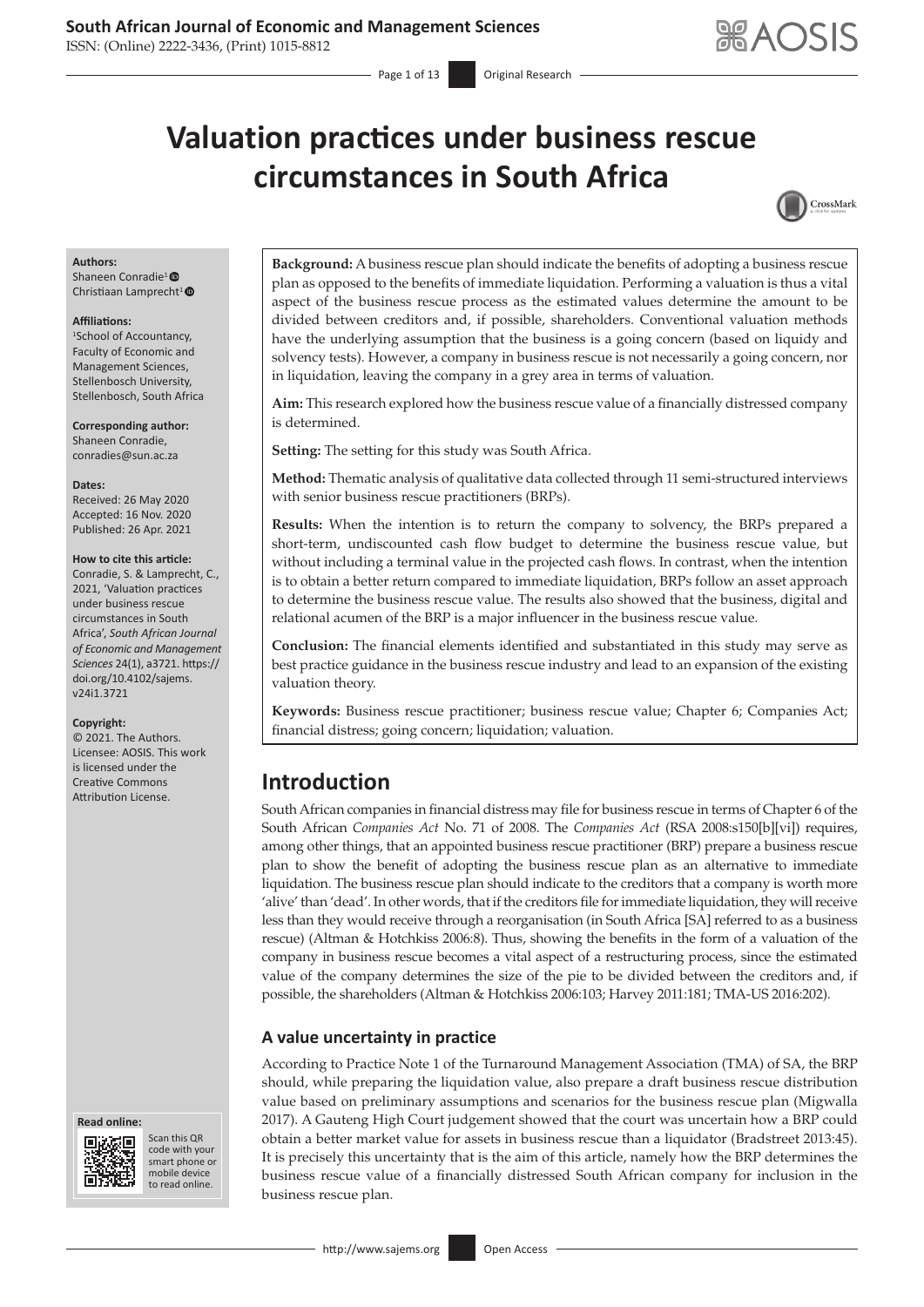When a business goes into financial distress, valuation becomes a complicated matter, one that has not yet been comprehensively analysed (Crystal & Mokal 2006:1; Hrdý & Simek 2012:121, 131). Conventional valuation techniques are available to the BRP. However, Damodaran (2009:11) states that analysts often find that the tools and approaches that served them adequately for healthy companies do not hold in a distress scenario. The problem is even worse in a sector with a history of financial distress, since analysts are often slow to let go of old rules of thumb (ROT) and metrics (Damodaran 2009:11).

### **The two business rescue avenues**

In SA, the *Companies Act* allows for two possible outcomes from a business rescue. In simple terms, Goal 1 refers to an instance in which a company is restructured (or revitalised) in order to continue as a going concern on a solvent basis, while Goal 2 requires that creditors receive a better return as compared to immediate liquidation (RSA 2008:s128[1][b] [iii]). A BRP may achieve a better return under Goal 2 through either selling the assets of the company as a functioning unit to another party or through a controlled wind-down of assets (Harvey 2011:182). Loubser (2013:448) submitted that one cannot assume that selling a company as a going concern in business rescue would always result in a higher return than selling assets in a break-up sale. Even if one assumes that a better price can be obtained when selling a going concern in business rescue, business rescue costs such as practitioner fees and employee remuneration may erode the benefit, and the company could just as well have gone into liquidation straight away. To complicate matters, the BRP is also under tremendous time pressure to publish the business rescue plan (Pretorius 2016:491; RSA 2008:s150), as there is a negative correlation between the time that elapses and the asset value in a distressed company (Rajaram, Singh & Sewpersadh 2018). It may therefore not be possible to perform a comprehensive valuation of the company using the conventional valuation techniques.

### **Defining the term business rescue value**

According to the *Oxford English Dictionary* (Oxford 2017), the word 'benefit' means an advantage or profit gained from something. The word *benefit* may, therefore, include both monetary and non-monetary advantages or gains. This is also applicable in business rescue as the benefit of business rescue goes beyond the monetary benefit that may be available to the creditors. For example, it will also include the benefit that a successfully completed business rescue will, under Goal 1, prevent job losses (Conradie & Lamprecht 2018; Loubser 2010:560; Marsden & Laher 2018). The nonmonetary elements of business rescue success have been sufficiently researched; therefore, this research focuses on the monetary benefit of business rescue. Throughout this article, the authors used the term *business rescue value,* which refers to the value (monetary benefit) determined as the alternative to immediate liquidation.

### **Research aim, question and objective**

To address the problem of conventional valuation methods that may not be applicable in a business rescue scenario, the research aim of this article is to establish how the BRP determines the business rescue value of a financially distressed South African company. The aim is addressed by answering the following research question: In business rescue, what valuation approach does the BRP use to determine the business rescue value? In order to answer the research question, the research objective is to determine the valuation approaches used by a BRP under Goal 1 and Goal 2 of a business rescue.

The remainder of the article is structured as follows: a literature review is provided, followed by the research methodology and presentation of the findings. Thereafter, the authors provide a summary of the findings with author recommendations. The article concludes with limitations of the research, possibilities for future research and an overall conclusion.

# **Literature review**

In a distressed setting, the objective is usually to value the enterprise as a whole, as opposed to only the equity (Altman & Hotchkiss 2006:105). The term 'reorganisation value' is often used in international commentary in such an instance. Reorganisation value is the fair value of the entity before considering liabilities and approximates the amount a willing buyer would pay for the assets of the entity immediately after the restructuring (AICPA 1990:19, 273, 295). The United States of America (USA) were the first to start with a modern business rescue regime (Rajak & Henning 1999:263). The USA Bankruptcy Code is divided into various chapters, of which Chapter 11 contains the provisions for reorganisation. Being the leading legislation in reorganisations, one would expect that Chapter 11 would clearly define reorganisation value. However, Steffen (2016:14) noted that reorganisation value is not defined explicitly in the USA, although the reorganisation value is determined primarily by discounting future cash flows for the reformed business (that will emerge from Chapter 11 of the USA Bankruptcy Code), plus the anticipated income from the sale of assets not required in the reconstituted business.

The South African *Companies Act* does not require the business rescue plan to include a valuation of equity and, therefore, the review below focuses on the main valuation techniques available in valuation theory, with which to value a company (enterprise as a whole). The three main valuation approaches include an income, relative (or multiple) and asset (or cost) approach.

#### **Income approach**

A significant technique under the income approach is the free cash flow to firm technique (FCFF). The FCFF is forward-looking and focuses on future operating cash flows, discounted to a present value using an appropriate discount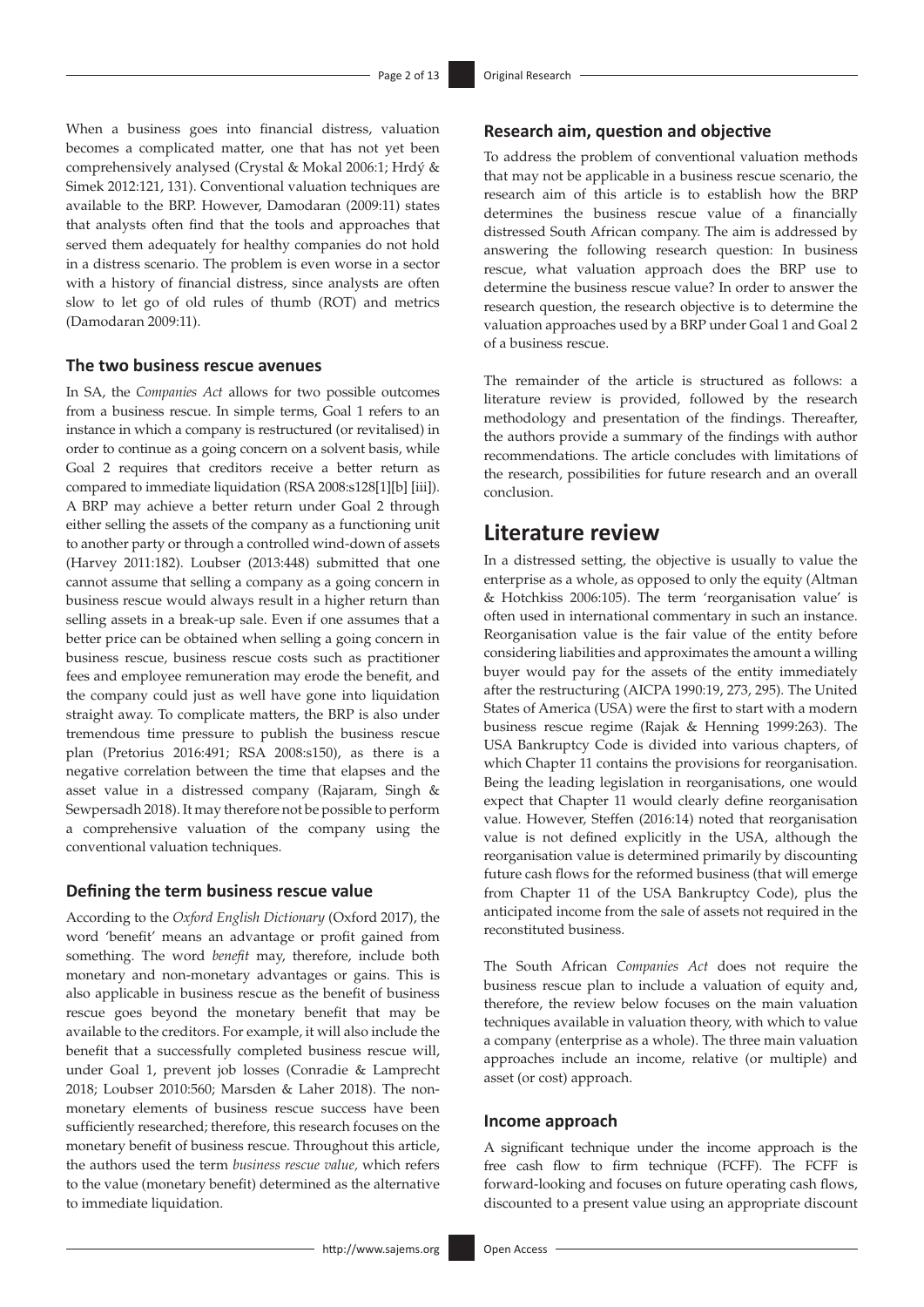rate to take the time value of money (TVM) into account (Altman & Hotchkiss 2006:109; Damodaran 2013:7; Harvey 2011:183; TMA-SA 2016:145). This technique has two main underlying expectations, namely that the company will be a going concern and that the company will generate profits for some time in the future (Buttignon 2015:6; TMA-SA 2016:152). The latter requires a terminal value, calculated by either using a multiple of revenues (usually derived from healthy, publicly traded firms) (Damodaran 2009:31), the Gordon growth model or, if it is a deteriorating or finite-lived asset that is valued, the salvage value of the asset (IVSC 2016:43). In SA, under usual business circumstances, valuators tend to use the income approach to value a going-concern company (PwC 2017). The study conducted by PwC (2017), however, did not prescribe the approach to use under business rescue circumstances.

Alternative valuation techniques to consider under the income approach are the adjusted present value (APV) technique and the modified discounted cash flow (MDCF) technique. The APV might be useful in complicated tax situations and during significant changes in the capital structure (Altman & Hotchkiss*.* 2006:113; Poniachek 2010; TMA-SA 2016:151). The MDCF technique may also be useful as it separates a going-concern value and a value that emerges from the effects of distress (Damodaran 2006:15; TMA-SA 2016:152).

### **Relative (or multiple) approach**

The relative (or multiple) approach uses a comparative company or industry average or multiple (e.g. profit after tax times 4 equals company value) as a proxy to determine a value for a specific company. Aspects to consider when searching for a peer group multiple include variables such as revenue, earnings, customers, product mix, distribution channels and financial leverage (TMA-SA 2016:157). The lack of comparable entities might, however, hinder the estimation of a peer group multiple (Crystal & Morkal 2006:8; Harvey 2011:187). Furthermore, the company in financial distress will probably have negative cash flows and profits, which will result in a negative value. Beyond the difficulties of finding the proxy multiple, the usefulness of historical data for the firm is limited when the firm undergoes significant asset restructuring (Altman & Hotchkiss 2006:106). Under usual business circumstances, PwC (2017:54) found that of all the different multiples available, the market value of invested capital, divided by earnings before interest, tax, depreciation and amortisation (MVIC/EBITDA) multiple, is the most frequently used multiple in order to value a going-concern entity in practice.

### **Asset (cost) approach**

The final main valuation approach considered, is the asset-based valuation, also known as the cost approach (IVSC 2016:45; PwC 2017:30). This approach is not typically used to value a company or business as a whole (IVSC 2016:54) although the cost approach is often used as a reasonableness check to confirm that the going-concern

value is more than the liquidation value (IVSC 2016:45). Under the asset approach, a valuator may use different valuation techniques. Three of the most common techniques are replacement cost, reproduction cost and the summation (sum of the parts) method (IVSC 2016:46–48). It is important to note that the carrying value (alternatively referred to as the book value) of assets as per financial statements is typically cost price, less accumulated depreciation and accumulated impairment losses. This carrying value may thus not be the same as the realisable value (IVSC 2016:46–47).

### **Summary of conventional valuation approaches and techniques**

Before considering other valuation considerations in the South African context, a summary of the conventional valuation approaches and the main valuation techniques, identified from the literature is provided (Figure 1). The findings of the study will be contrasted against the conventional valuation approaches and techniques indicated in Figure 1.

### **Other valuation considerations**

Besides the specific valuation approach and technique used to value a company, other qualitative factors may also influence the valuation of a financially distressed company in business rescue.

### **Who determines the business rescue value?**

In a valuation, the different parties (e.g. the shareholders, managers, the BRP and creditors) might have different needs and bargaining power (Correia et al. 2015:6–2; PwC 2017:17). This might lead to an agency problem (Jensen & Mechling 1976). Internationally, under pre-pack asset sales, assets are usually valued by company management or an independent valuator (Mkondo & Pretorius 2017:104, 116). The conflicting interest between various role players of distressed firms might, however, result in valuation errors ranging from less than 20% to greater than 250% (Gilson, Hotchkiss & Ruback 2000:70).



MVIC/EBITDA, market value of invested capital divided by earnings before interest, tax, depreciation and amortisation; ROT, rules of thumb; FCF, free cash flow; APV, adjusted present value; MDCF, modified discounted cash flow.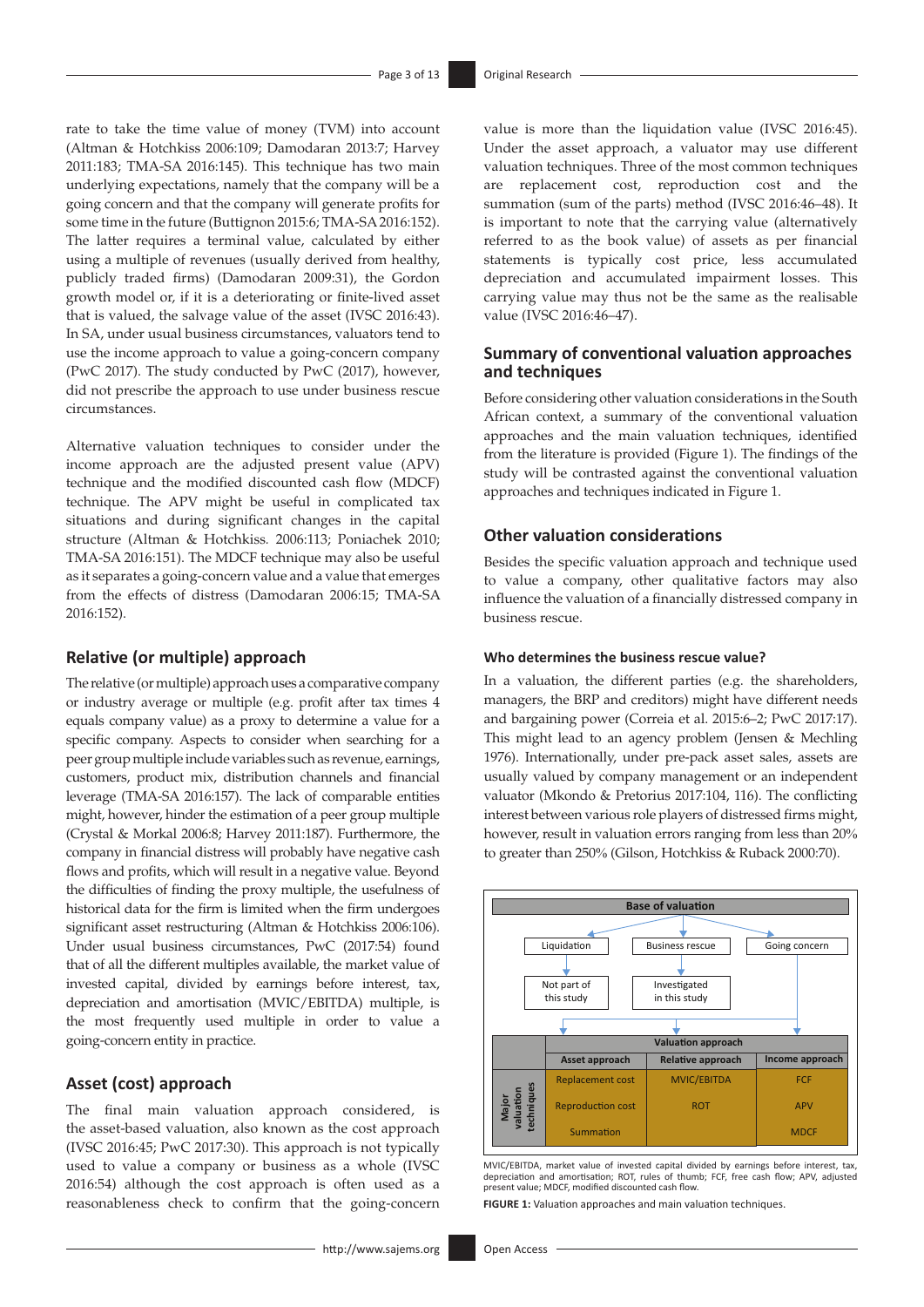### **Time value of money**

Time value of money should be explicitly considered in the valuation of distressed companies because reorganisations may take several years (Altman & Hotchkiss 2006:8; Reilly 2013:13). The TVM is reflected in the discount rate. However, determining the cost of capital components (e.g. the cost of debt, cost of equity, debt-equity ratio) and resulting weighted average cost of capital (WACC) discount rate might be difficult (TMA-US 2016:212). The average expected business rescue period for South African companies is 16 months (Klokow 2018:7). One would, therefore, expect the BRP to consider the TVM, given that people prefer to receive money sooner rather than later (Adriaanse & Van der Rest 2017:104).

### **South African context**

The reader should note that the theory in this section was drawn from the work of various international researchers, for example Altman and Hotchkiss (2006), Damodaran (2009), Reilly (2013) and TMA-US (2016). It is important to note that these researchers were writing primarily from the point of view espoused in the USA (Chapter 11 of the USA Bankruptcy Code). An important difference between business rescue in SA (Chapter 6) and business rescue in the USA is that a company does not have to be in financial distress to file for Chapter 11 protection, whereas, in SA, a company must be in financial distress in order to do so. Chapter 6 is also the only legislation, when compared to the USA, Canada, the United Kingdom and Australia, that includes a strict definition of financial distress, namely that within the following six months, the company will be unable to pay its debts or the company's liabilities will exceed its assets (Lamprecht 2016:113).

### **Theoretical perspective**

Within a constructivist ontology, and taking an inductive interpretive approach to understanding the nature of valuations in a business rescue context, two main theories were used to guide the research, namely agency theory and information asymmetry. Firstly, agency theory is a well-known theory that describes the relationship in which one or more persons (the principal) engages with another person (the agent) to perform some service on the principal's behalf. This may involve delegating a degree of decision-making power to the agent. However, within agency theory, an agency problem may occur when the parties to the relationship have different goals (Jensen & Mechling 1976). An agency problem often occurs between the shareholders and management of a company, as well as between the shareholders and providers of finance (Correia et al*.* 2015). In the context of business rescue, Pillay, Rajaram and Ramnanun (2020) argued that because agency theory describes the affiliation between agents (BRPs) and principals (the companies they assist), business rescue falls within the agency theory. Pretorius (2016:483) agrees that an agency problem exists between the various role players (shareholders, BRPs and creditors) in business rescue, due to the different degrees of the risk appetite of these role players. Shareholders'

influence over the choice of supervisor might be limited, shareholders will not be able to vote on the proposed plan unless their rights are amended, and even then may find their opposition to a plan, that is supported by the creditors, ignored. The prevailing view is that shareholders in a company rescue are mainly onlookers, although they may be the ones who will lose everything (Loubser 2008:389). Also, it is impossible to say with any certainty whether the legislature considered the fact that directors could also be employees of the company and thus be entitled to the special rights, powers and super preferences that are given to employees in business rescue proceedings. In the absence of any provision, clearly excluding executive directors from being regarded as employees, it must be assumed that they have all the rights, powers and benefits that any other employees have during business rescue proceedings, even if that position may lead to abuse of the process or have other undesirable consequences (Joubert & Loubser 2016).

Secondly, and following from the agency theory, is that classic agency theory also assumes the existence of equal information to the principals and agents (Pretorius 2016). In his seminal paper, Akerlof (1970), explains the theory of information asymmetry between buyers and sellers in relation to the value of a product. In the context of business rescue, Pretorius (2016), Levenstein (2015) and Deloitte (2017) confirmed the existence of information asymmetry.

In this article, the authors use agency theory as a lens to consider whether the BRP is acting for its own benefit, for the benefit of the shareholder, or maybe even for the creditor. Furthermore, the theory of information asymmetry is used to consider what information is shared between the BRP and potential investors for each party to determine the business rescue value.

# **Research methodology Philosophical view**

Research studies are influenced by the beliefs, values and philosophical assumptions of the researchers. The ontology of the researchers was that of constructivism, with the research participants and their subjective views forming the researchers' understanding of the research phenomena. Within this context, the research participants provided their own understanding and ascribed meanings shaped by their interactions with others and from their own personal histories. The research findings in this instance are shaped from individual perspectives to broad patterns and, eventually, to broad understandings (Creswell & Plano Clark 2011:40).

### **Research approach**

In view of the limited body of research on valuations in a South African business rescue context, the research approach was of an exploratory, qualitative nature. A semi-structured interview method was used to obtain the views of 11 senior BRPs. Given the topic of valuations, the respondents were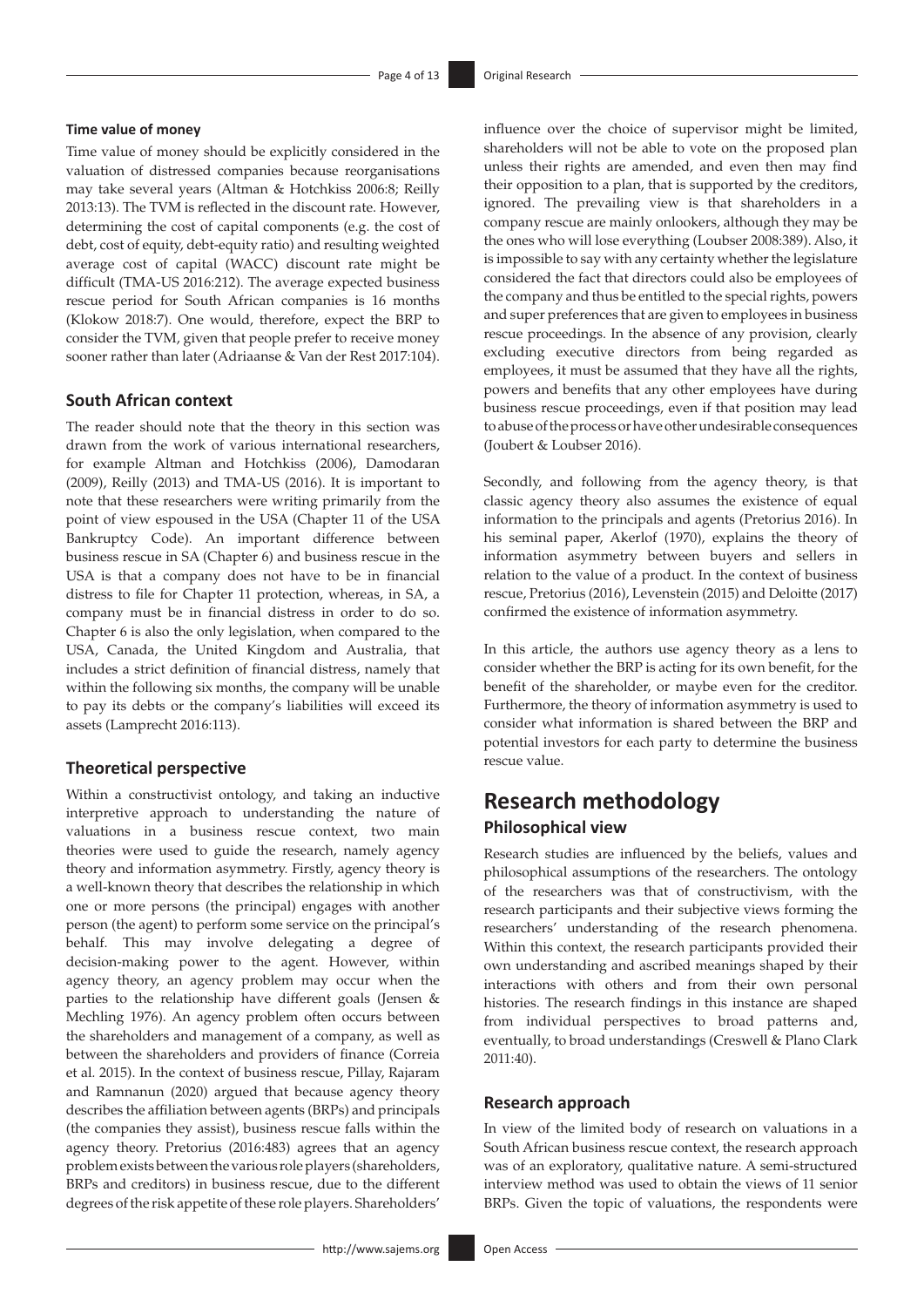purposefully selected (Rowley 2012:264) to include mainly individuals with a financial background. The remainder of the sample was selected from boutique consulting firms, based on seniority and experience in the business rescue field (e.g. someone who led high-profile business rescues in SA or someone recognised as a leader in the industry by their peers). The selection process resulted in most of the research participants being senior BRPs, having an accounting background and registered with at least one of the major accounting bodies (Chartered Institute of Management Accountants [CIMA], South African Institute of Chartered Accountants [SAICA] and South African Institute of Professional Accountants [SAIPA]).

The literature review was used to prepare an interview agenda for the study. The interview agenda was pilot tested (Bryman 2012:185) to ensure the questions were clear and relevant, and that they addressed the research question (Rowley 2012:265). The pilot testing was followed by semistructured, one-on-one interviews with individual BRPs. As suggested by Rowley (2012:265), the interviews were conducted in person. The semi-structured interviews permitted a degree of flexibility (King & Horrocks 2010), and BRPs had the opportunity to share information about their personal beliefs, experiences and actions, which may not have been possible if a rigid schedule of questions had been used (Stone 2015:259). When needed, the researcher asked additional questions in direct response to the statements made by the interviewee (Bryman 2012:471). The researcher conducted the interviews until data saturation occurred (Guest, Bunce & Johnson 2006:59). In this study, data saturation was reached after 10 interviews, with an 11th interview as the concluding interview. The interviews took between 48 and 85 min, with an average length of 60 min. The number and length of the interviews were deemed to be sufficient, compared to a recommended six to eight interviews of 1 hour each (Rowley 2012:263).

All interviews were audio-recorded. In addition to the audio recordings, the interviewer also made written notes during and shortly after each interview, based on personal reflections in relation to important statements and observations (Ritchie et al. 2013:297; Rowley 2012:266). Subsequent to each interview, a professional transcriber transcribed the audio recordings in order to prepare the audio data for computerassisted analysis (Creswell & Plano Clark 2011:205). [Atlas.ti](http://Atlas.ti) was used to code the transcriptions and personal notes into key themes, concepts and ideas using an inductive mode of reasoning (Bryman 2012:404). An immersion approach (Stone 2015:259) was used through direct engagement with the coding and thematic analysis process. This involved repeatedly replaying the audio recordings and revisiting the transcripts and notes made during the interviews. The researchers were aware that a theme might be unique to one interviewee's account (King & Horrocks 2010). After coding all the interviews, [Atlas.ti](http://Atlas.ti) was used to group specific codes together to form conceptual frameworks based on common themes identified from the different interviews. This rigorous thematic analysis process of data familiarisation, data coding,

theme development and revision (Creswell & Plano Clark 2011:205), provided the necessary rich information and findings in order to achieve the research objectives and to answer the research questions.

Researcher bias can be a factor in qualitative research such as interviews (Rowley 2012) and threaten the reliability of data. In this study, the researcher ensured that only experienced interviewees were chosen, that the interview agenda was appropriately designed and tested and that a thorough analysis of the data was performed, resulting in reasonable assurance of the reliability and validity of findings (Creswell & Plano Clark*.* 2011; Rowley 2012). To ensure the trustworthiness of the research, that is, credibility, transferability, dependability and confirmability (Lincoln & Guba 1985), the researchers employed the following process. The credibility of the findings was ensured by site triangulation (Shenton 2004:66) and by selecting participants from several organisations and different provinces. To ensure transferability, the researcher provided a 'thick description' of both the participants and the study's context (Lincoln & Guba 1985). An in-depth methodological description enhanced dependability (Shenton 2004:73), while the secure storage of all the notes, transcripts and audio recordings ensured the confirmability of the findings (Milne & Oberle 2005:416).

### **Ethical considerations**

This article followed all ethical standards for carrying out research. Stellenbosch University approved the study with ethical clearance number: ACC-2018-6328.

# **Findings**

Interviewees indicated that a single business rescue plan might include a combination of Goal 1 (continue to exist) and Goal 2 (BRIL) proposals, especially if it is a business rescue of a large entity. It is important that the reader keeps in mind the fundamental difference between a Goal 1 and a Goal 2 business rescue because the research found that the goal affects the valuation approach followed by the BRP. The next section presents the valuation techniques used under a Goal 1 scenario.

### **Valuation techniques used to determine the business rescue value under Goal 1: Returning the legal entity to solvency**

The study found that under a Goal 1 scenario, participants deem traditional valuations according to valuation theory irrelevant. In order to present a business rescue value in the plan, the BRP will, after performing a critical trading analysis of the distressed company, prepare a cash flow projection, which will usually be for only 3 years, unless there are compelling reasons that require longer cash flow budgets. Company management will assist with the cash flow projection only if the BRP is satisfied that management is competent to do so. However, interviewees indicated that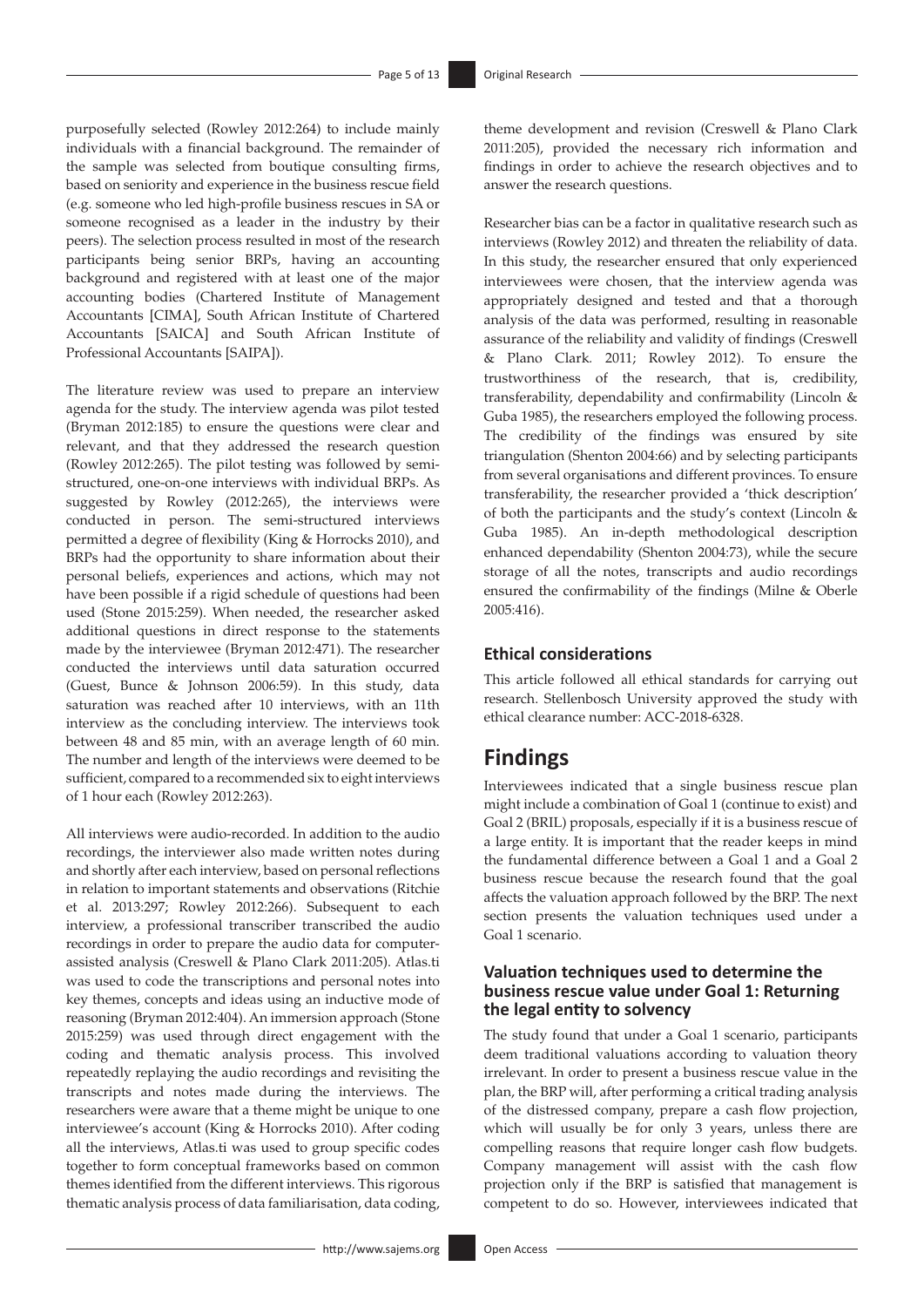management is often incompetent in preparing proper cash flow budgets. The study revealed that BRPs did not discount the projected cash flows to account for the TVM; neither did the BRPs calculate a terminal value for the business. Their aim was to ascertain when, and how much cash will be available to creditors from the ongoing trade of the company, in order to provide a reasonable return to both old and new creditors:

'Typically that valuation on the outcome is just a pure maths calculation, it says there's R5 000 a month for 60 months. It's not so much a valuation as just an exercise in really crunching the numbers, and it's the free cash flow part, before the discounting if you work it out, but very granular.' (BRP9, July 2018, chartered accountant)

The statement above indicates that the valuation is not a genuine valuation but rather a possible valuation which the BRP needs to achieve to proceed with business rescue. To incorporate risk in the valuation calculation, some BRPs indicated that they use scenario analysis and provide a high and low valuation scenario in the plan, while the majority do not provide different scenarios in the plan:

'I give two scenarios, business rescue and liquidation, which one do you want.' (BRP5, June 2018, chartered accountant)

It is important to manage the expectations of the creditors, and thus, the BRPs preferred to be conservative, by using the lower or average range of values when preparing cash flow forecasts:

'Under promising and over-delivering rather than the converse.' (BRP5, June 2018, chartered accountant)

To continue trading, the financially distressed company may require a new equity partner in order to obtain post-commencement finance (PCF). Although BRP10 had obtained an independent valuation from an independent auditing firm for the equity value of a distressed company once, the majority of the BRPs indicated that a business in rescue generally has a negative equity value. Thus, BRPs can usually only work with the offers they receive from potential investors:

'You are going to work with what you have. Regardless of the value of the business, you [*the new investor*] are going to want the lion share. You [*the new investor*] are going to say listen, I will put in 50 bobs, but I am going to take 60%. This business's value two years ago was sitting at, you know, a billion. How can you expect to … I say well, take it or leave it. There is a sanity check calculation in the background that might give you an idea of what equity value is, but in most cases, a business in rescue has negative equity.' (BRP6, July 2018, business administrator)

The above statement shows the negative effect that the lack of PCF (Du Preez 2013) has on the business rescue value. Because of the dependency on private investor capital, the bargaining power to negotiate a high equity value is limited. It also highlights the agency problem as identified by Pretorius (2016), as a BRP will sometimes need to accept PCF from a private investor, in return for an equity stake, just to save the company's operations (and employment).

The BRP (agent) therefore focused on saving the business operations, and not necessarily on retaining current ownership of the shareholders (principals).

One interviewee, BRP7, follows a specific recipe when pursuing Goal 1 with a new equity partner. During a critical trading analysis of the financially distressed company, BRP7 would investigate current expenses line by line on the company's trial balance and be ruthless in cutting costs. They believe that, if an operating leverageof 20% exists (i.e. the difference between the company's old and new cost structure), the business may be saved in terms of Goal 1. It is then important to establish how much working capital the company needs to keep on trading and to consequently find a funding partner for the required working capital. The funding partner will then, in return, receive an equity stake in the company. Figure 2 is an example of a standard PCF agreement used by BRP7 when selling shares under business rescue to a new equity partner.

From Figure 2, the ability of the BRP to critically analyse the short-term cash flow needs of the company in detail is evident. This critical analysis of future cash inflows and outflows will determine both the PCF, as well as the business rescue value of the company (the higher the PCF, the higher the business rescue value). Also, it is important to note that the business rescue value under Goal 1 will be fluent: it is not an exact value that is determined, because the business rescue value represents in essence the potential cash that the business will generate over a specified time period.

Previous literature confirms that SARS has a preferent claim in liquidation but a concurrent claim in business rescue (Werksmans 2012). Business rescue practitioners indicated that during the pre-assessment of the company, the voting percentage of the South African Revenue Service (SARS) is a 'game-changer' in respect of the business rescue value:

'If SARS has more than 25% voting interest, then at the meeting they are going to have a swing vote. So, where you guys want to value the company, I'm valuing the [*SARS*] vote. If yes [*SARS's vote is more than 25%*], we look at the liquidation calculation. If SARS is going to get 70 cents in liquidation, then, using the free cash flow method, I have to pay all the concurrent creditors the same [*in business rescue*], even if they are getting zero cents [*in* 

- New equity partner buys 51% shares in the financially distressed company at a price of R1 for each share.
- New equity partner is required to invest PCF equal to 3 to 6 months' working capital need (e.g. property and labour costs for six months).
- Financially distressed company pays PCF back to new equity partner over three years, with the prime interest rate applying on the PCF.
- After a three-year period, the original shareholders will buy back the new equity partner's  $51\%$  shareholding at a PE-ratio of 3.

*Source*: Adapted from BRP7, July 2018, professional accountant. PCF, post-commencement finance

FIGURE 2: Post-commencement finance agreement when selling shares to a new equity partner.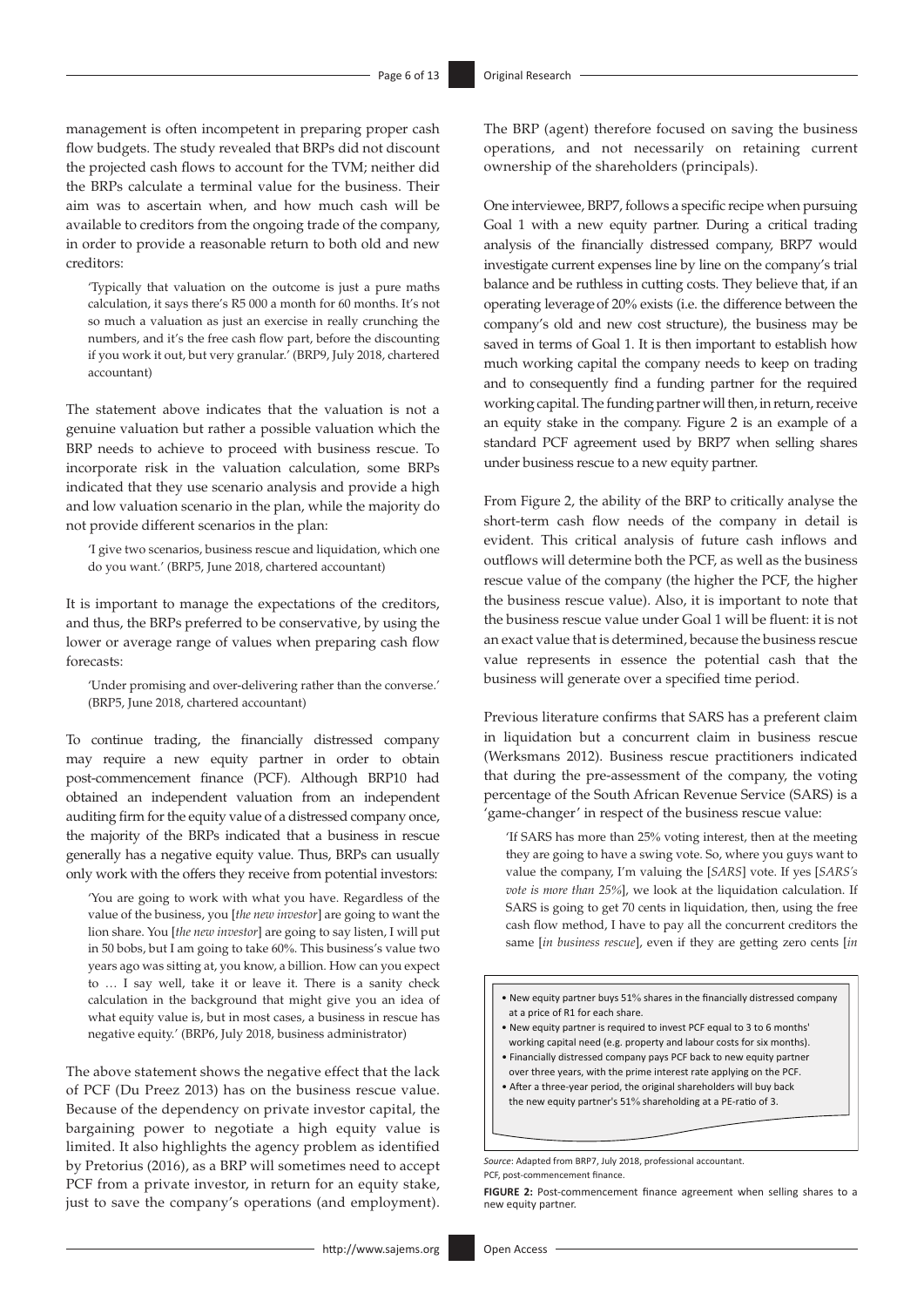*liquidation*]. I have to go for 70 cents, so that I can win SARS in court. Then I put that in my cash flow model, and then I work out a value.' (BRP7, July 2018, professional accountant)

In summary, the results of this section stand in contrast to previous literature. Although the FCFF valuation technique was preferred in determining the reorganisation value under international legislation such as Chapter 11 of the USA Bankruptcy Code (Altman & Hotchkiss*.* 2006; Steffen 2016), and in ordinary business practice in SA (PwC 2017), the FCFF was not used by BRPs to determine the business rescue value. Instead, BRPs determined the business rescue value by using a short-term (3 years) cash flow budget, without the inclusion of a terminal value for the business. In addition, although it was expected that the BRP would consider the TVM (Adriaanse & van der Rest*.* 2017; Altman & Hotchkiss 2006; Reilly 2013; TMA-US 2016), the findings indicated that BRPs used undiscounted cash flows. Furthermore, the position of SARS was identified as a significant influencer of future projected cash flows and, therefore, the business rescue value.

### **Valuation techniques used to determine the business rescue value under Goal 2: Sale of business**

As indicated earlier, two scenarios exist under Goal 2 (Harvey 2011:182). The first scenario is to pursue the sale of the business as a functioning unit. When a financially distressed business is sold (either as a group or as separate divisions), it involves a cash transaction and, according to the interviewees, valuations would typically be more relevant in this instance. In a Goal 1 return to solvency scenario, where a definite possibility of returning the business to solvency exists, a liquidator would not be able to perform the task, as a liquidator's task is to close down a business and sell the assets. However, when considering Goal 2 of business rescue, it becomes more of a grey area – this is where one would be able to argue that either a BRP or a liquidator would be able to sell a company or its assets. There is a fine line between use and abuse of the business rescue procedure (Bradstreet 2013), and the authors believe that it is the availability of this secondary goal of the legislation that opens up the door for abuse. It is therefore actually only under Goal 2 where one can really compare BRPs with liquidators.

The business rescue value is collectively determined by certain role players. Table 1 indicates some of the main role players in business rescue and their roles in determining the business rescue value. The table also shows the number of interviewees that mentioned that particular role.

It is evident from Table 1 that, ultimately, the buyer determines the price of the transaction. Participants indicated that the BRP might perform a high-level valuation of the company solely to determine whether the offers that come in are reasonable:

'I was a partner at firm X [*a large audit firm*], so I know how to do a valuation, and I've done many valuation advisory engagements, and sell-side mandates and buy-side mandates and various things, and that whole normal world doesn't apply, because anybody who is buying a distressed business says it's in trouble, it's failed. You can say it failed because the owner bought a Ferrari with the money; it is not the business's mistake. They [*the buyers*] say no, then they push you down. So when you talk valuation techniques, I mean, we do them to get an idea, but the value is what a willing buyer is prepared to pay full stop.' (BRP9, July 2018, chartered accountant)

According to interviewees, buyers do not usually disclose their valuation techniques and underlying assumptions, although BRPs are able to ascertain, from the bids coming in, that buyers tend to focus on the value of tangible assets. In SA, when companies file for business rescue, the level of financial distress is already so bad that, according to BRP1, there is not much 'oxygen left in the tank'. As a result, the financially distressed company does not have either much time or the bargaining power in the selling process as in a typical corporate transaction. Since buyers buy the company assets as a functioning unit, the asset value is the value-in-use, as opposed to the liquidation value of the assets. However, buyers still tend to push the price down as low as possible and, in practice, participants experienced that even tangible assets take a haircut:

'There are deep, deep discounts that come in as a result of the fact that the business is in rescue and in distress. Let me give you an idea. To build Company H from scratch today would cost you R7 billion, but the bid that we got, the value of that bid, was R1.75 billion.' (BRP6, July 2018, business administrator)

| Role                                   | <b>Finding</b>                                                                                                                                                                                                                                                                                                                                                                    | Number of<br>occurrences |
|----------------------------------------|-----------------------------------------------------------------------------------------------------------------------------------------------------------------------------------------------------------------------------------------------------------------------------------------------------------------------------------------------------------------------------------|--------------------------|
| Buyer                                  | Determines the value of the offer.                                                                                                                                                                                                                                                                                                                                                | 10                       |
|                                        | Looks mainly at the value of assets.                                                                                                                                                                                                                                                                                                                                              |                          |
|                                        | Seeks heavily discounted price.                                                                                                                                                                                                                                                                                                                                                   |                          |
|                                        | Trade buyers and financial buyers have different valuations.                                                                                                                                                                                                                                                                                                                      |                          |
|                                        | Does not disclose the valuation technique or underlying assumptions.                                                                                                                                                                                                                                                                                                              | 4                        |
| <b>Business rescue</b><br>practitioner | Facilitates the bidding process with the help of an independent advisor where applicable.                                                                                                                                                                                                                                                                                         | 10                       |
|                                        | Performs instinctual valuation using industry pricing models. This involves a combination of discounted cash flows or earnings multiples<br>on profitable businesses, the book value or insurance value of assets, and calculating an embedded value for a financial services company.<br>The business rescue practitioner uses this value solely as a sanity check against bids. | 10                       |
|                                        | Compares offers received from buyers with the help of independent transaction advisors where applicable.                                                                                                                                                                                                                                                                          | 10                       |
|                                        | Compares offers to liquidation value (and controlled wind-down value where applicable).                                                                                                                                                                                                                                                                                           | 10                       |
| Management                             | Makes company information available to business rescue practitioner.                                                                                                                                                                                                                                                                                                              | 11                       |
| Creditors                              | Vote on offers in the business rescue plan.                                                                                                                                                                                                                                                                                                                                       | 11                       |
| Court                                  | No involvement in determining the value of the sale.                                                                                                                                                                                                                                                                                                                              | 11                       |

**TABLE 1:** Roles within the business rescue valuation process.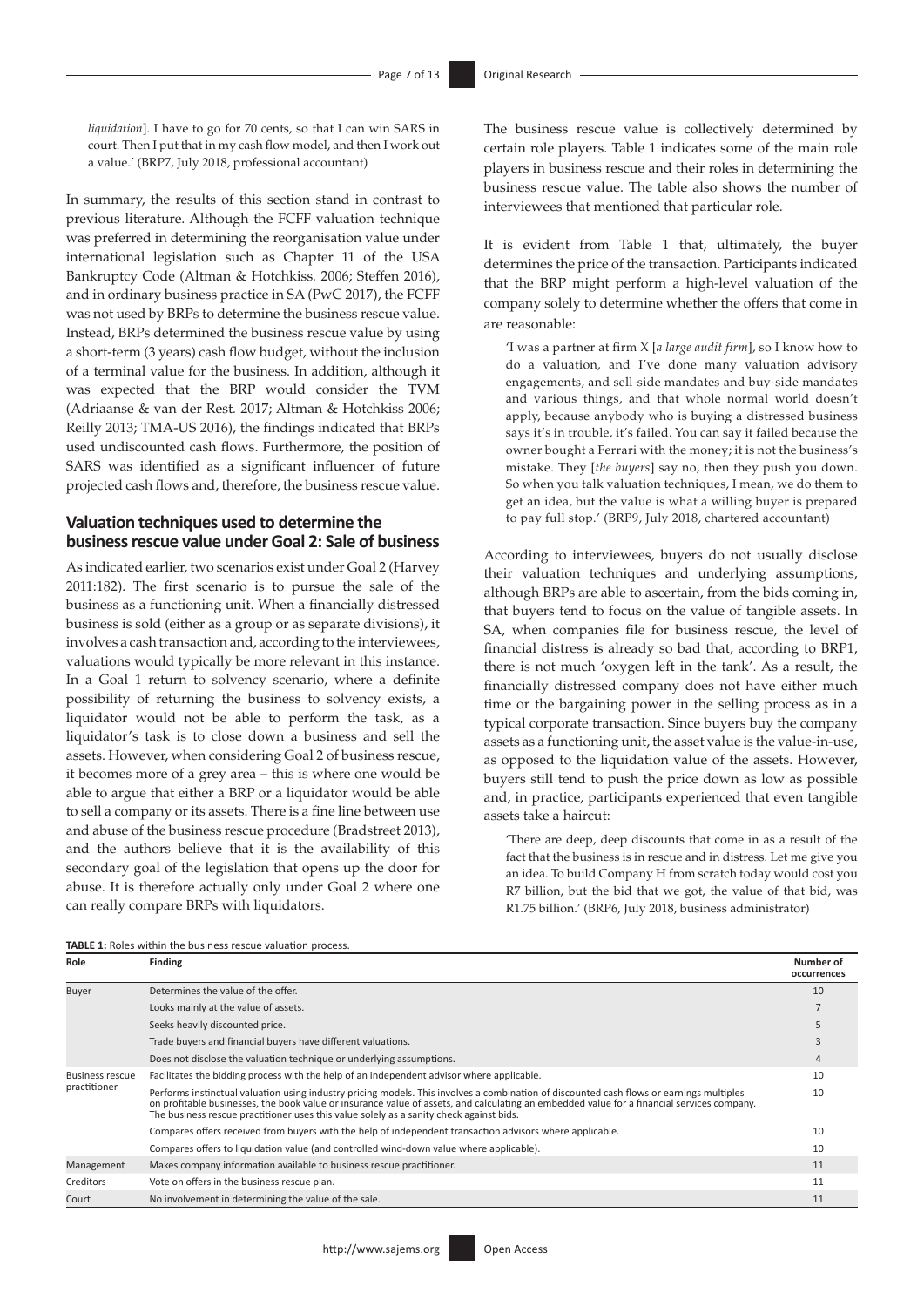A strong theme identified from the data was that investors investing in financially distressed companies do not pay for the future earnings potential of the company. The value of the company comes down to an asset valuation approach, and BRPs does not separately value the intangible assets of the company:

'So, if you're in a retail operation and you have a bad retailer getting bought by a good retailer, he's going to give you value for the inventory, on the assumption that you haven't bought too badly – you're not sitting on jerseys in summer or costumes in winter – and possibly a value for the lease. Because if you got prime real estate in an area, that is a key component. However, the ability to turn that store into a profitable store, using his intellectual property, he is not going to pay you for as well. So you generally see asset value, plus a very, very small goodwill component coming out of it in terms of that.' (BRP5, June 2018, chartered accountant)

Business rescue practitioner 11 confirmed that in the retail industry, the value would be asset-based and possibly an earnings multiple, but on far smaller multiples than one would see in a traditional going-concern business, and particularly given the risk that's associated with business rescue. As indicated by the examples above, there is a good potential of investing in a financially distressed company in SA, as investors obtain operating companies with all intangible assets attached to it, at bargain prices. At the same time, it set realistic sale expectations for both creditors and shareholders.

Table 1 indicated that the BRP facilitates communications with potential buyers of the financially distressed business. Goal 2 of business rescue allows for a return just above liquidation; therefore, the liquidation value sets the first valuation benchmark. The liquidation value is thus a critical piece of information that can lead to both an agency problem and information asymmetry between role players. The majority of BRPs indicated that the liquidation value is usually independently determined. This is a control that is put in place by BRPs, although not required by the *Companies Act*. Some BRPs indicated that they did not give the liquidation value to potential buyers, although other BRPs did provide the liquidation value to potential bidders. Business rescue practitioners state that they do not give the liquidation value to prevent potential bidders from exploiting the system (BRP5, BRP6).

The above example indicates that BRPs (agents) do act in the best interest of shareholders (principals) and creditors, in the sense that they try to obtain the highest possible value from buyers by not disclosing the liquidation value. Although information asymmetry between buyers and sellers (Deloitte 2017; Levenstein 2015; Pretorius 2016) is created by the non-disclosure of the liquidation value, it enables the BRP (agent) to obtain the highest possible business rescue value for the business, which reduces the agency problem.

To summarise, this section discussed several themes in relation to valuation in a Goal 2: selling of a business, scenario. The main findings included the following:

- The buyer determines the value of the entity. This value is usually heavily discounted, and based on the value of physical assets, not on the future earnings potential of the distressed company. This confirms the findings by Roslynn-Smith, De Abreu and Pretorius (2020:40) that assets are sold for a value between forced sale value and market value during business rescue proceedings.
- The BRP may perform an instinctual valuation for the distressed company, using a combination of conventional valuation techniques. However, BRPs indicated that this instinctual valuation has little relevance.
- Business rescue practitioners used various types of bidding processes, with a varying degree of sophistication.
- Liquidation value is independently determined.

The selling of the business as a functioning unit is only one way of achieving a BRIL in business rescue. Under Goal 2, some BRPs also make use of a controlled wind-down, as explained below.

### **Valuation techniques used to determine the business rescue value under Goal 2: Controlled wind-down**

The second scenario under Goal 2 entails that the BRP sells the company's assets over a specified period and then closes the company and business. Table 2 specifies the benefits that this type of business rescue has for the creditors, as opposed to the selling of assets by a liquidator (under liquidation). The table also shows the number of BRPs that mentioned that aspect.

As illustrated in Table 2, the four most notable reasons that a BRP can create more value under a controlled wind-down in business rescue, as opposed to a liquidator in liquidation circumstances, are:

• Cost savings – BRPs are reimbursed on an hourly basis, while liquidators ask a prescribed percentage of the value of the assets sold. According to one BRP, this would mostly be an advantage for companies with for example

**TABLE 2:** How the business rescue practitioner creates value through a controlled wind-down.

| <b>Theme</b>                                                                                                                                                                                                                        | Number of<br>occurrences |
|-------------------------------------------------------------------------------------------------------------------------------------------------------------------------------------------------------------------------------------|--------------------------|
| BRP fees are considerably lower than liquidator's costs.                                                                                                                                                                            | 8                        |
| Business rescue period is much shorter than the liquidation period<br>(time value of money consideration).                                                                                                                          | 5                        |
| BRP can sell the assets at market-related sales (e.g. a discount to<br>selling price) in business rescue, as opposed to a fire sale<br>(e.g. discount to cost price) in liquidation.                                                | $\Delta$                 |
| The BRP and their team have more capabilities as compared to<br>a liquidator (e.g. more efficient in collecting debtors) and can<br>institute proper controls while trading.                                                        | 6                        |
| It is possible to limit the creditor base. Business rescue does not<br>create further liabilities (e.g. rehabilitation costs in mining and<br>milling industries; contingent risks for guarantors in the<br>construction industry). | 3                        |
| The BRP has access to quality information (e.g. consumer buying<br>trends) and can plan a detailed closing down strategy with the<br>existing management team.                                                                      | $\mathcal{P}$            |
| The BRP can use seasonal cycles (e.g. sell agricultural products<br>before they expire).                                                                                                                                            | $\overline{2}$           |
| Assets are preserved and properly maintained and, therefore,<br>the assets retain their value.                                                                                                                                      | $\overline{2}$           |
|                                                                                                                                                                                                                                     |                          |

BRP, business rescue practitioner.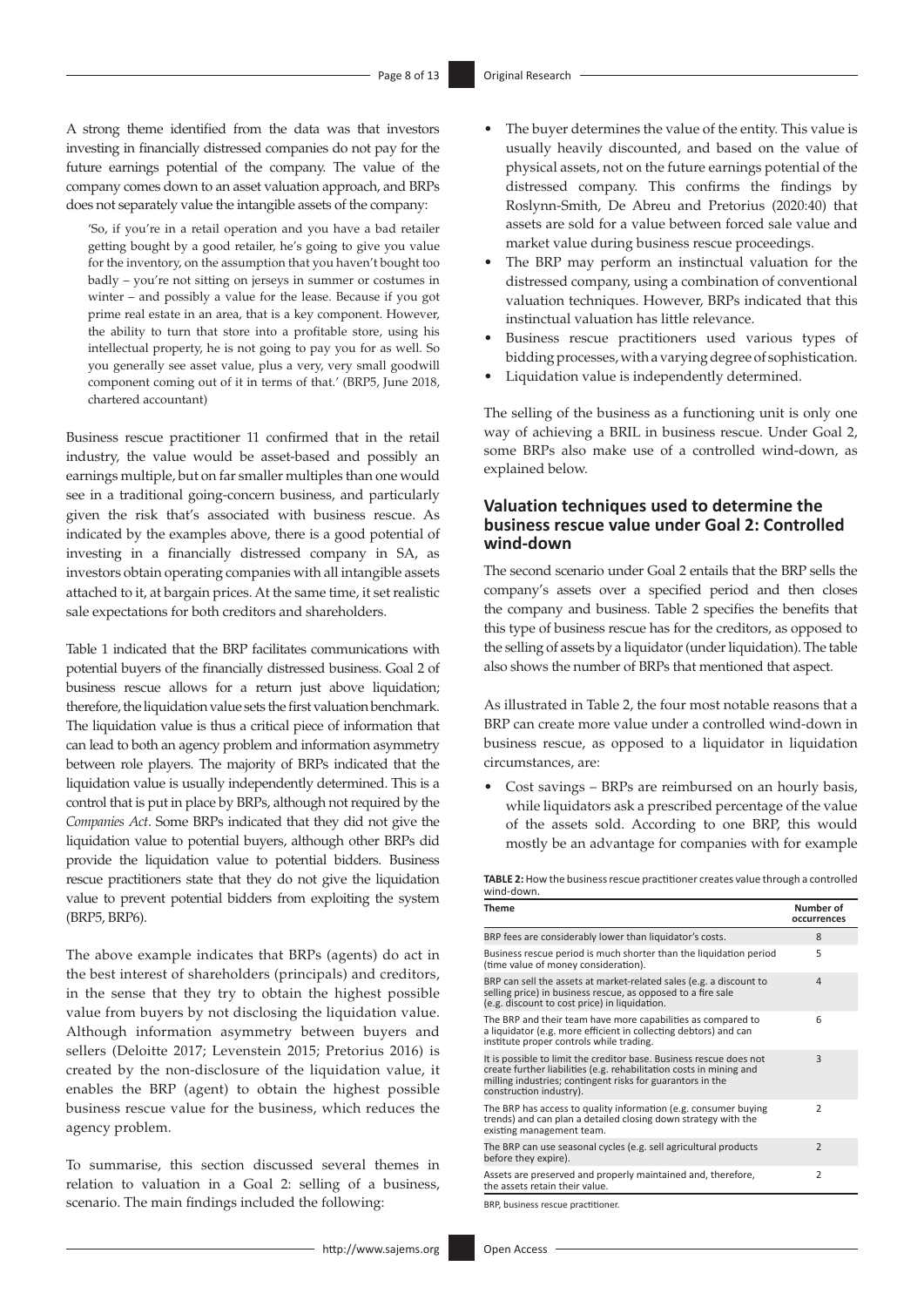high-value real estate, because it would mean that even though the real estate assets are sold for exactly the same value in business rescue as in liquidation, the business rescue value will exceed the liquidation value because the BRP does not get a prescribed percentage of the assets sold:

'On immovable property he's [*the liquidator*] going to take his 3% plus VAT on the sale of the property, which could be, if you're selling a property for 100 million, well, thank you very much, that's a nice fee – R3 million. That's a lot of time I'm going to have to spend as a practitioner to make that kind of fee.' (BRP10, July 2018, chartered accountant)

- Timing In business rescue, there are no time constraints to pay out business rescue dividends. A liquidator only pays dividends once the Master of the High Court has approved the distribution account. The acting Chief Master, Tessie Bezuidenhout, recently confirmed that liquidations in SA take too long. In the USA, simple cases are finished within 6 months while, in SA, such cases may take 10 years (SARIPA 2018).
- Market-related value Although the valuation approach is still an asset approach, it is the value-in-use of the asset sold piecemeal as opposed to the forced sale value. This statement is illustrated by the following comment:

'The value of the stock itself is higher, this jacket for sale at the Victoria & Alfred is going to be R5000, stuck in a box, being auctioned with 100 other jackets it's going to be 50 bucks.' (BRP5, June 2018, chartered accountant)

• The capabilities of the BRP and their team (discussed in more detail below).

A BRP may sometimes pursue Goal 1, but then the creditors do not approve the business rescue plan. This situation may then result in either a liquidation or a controlled wind-down under business rescue. The authors believe that the agency problem features very strongly in such an instance since the BRP (agent) was appointed by the shareholders or directors (principals) with the belief that the BRP would be able to save their shareholding, but due to lack of creditor support of the plan, the BRP is forced to act against the instruction of the principal, and pursue a controlled wind-down. A notable finding in relation to maximising the value under a controlled wind-down was the capabilities of the BRP. The interviews revealed that BRPs have remarkable business acumen (e.g. innovation and creative abilities), digital acumen (e.g. data analytics) and relational acumen (e.g. communication and leadership skills), which enable them to unlock value from a financially distressed business. Furthermore, BRPs also find themselves in better circumstances than a liquidator. For example, BRPs might obtain employee support during the business rescue, the *Companies Act* allows the BRPs a vast amount of freedom and the public perception of business rescue compared to liquidation is better. Business rescue practitioner 9 explained that after working with a company for a while, trying to save it, the BRP would have developed a relationship with the management and employees, and gained access to valuable company data. This puts the BRP in a much better situation to extract value from the company than a liquidator.

'I worked with the operational director and the financial director for six months trying to rescue it [*the group of companies*], and now I was able to say to them right, we need to change our thinking. And because you've built up a working relationship, you can run that. A liquidator comes in, and he doesn't even know what's available to him, whereas I was able to say shouldn't we start pairing our discounts, because I'd analysed the business. That's why the wind-down works better in rescue. Because as a practitioner, you've got to be more imaginative than a liquidator. A liquidator opens his toolbox, he sees a hammer, and that's all he's got, whereas we've got the freedom to do more because of the Act. Your best employees are not going to hang around to work with the liquidator.' (BRP9, July 2018, chartered accountant)

The findings indicated that BRPs have the authority to use assets in the ordinary course of business in order to generate a profit and can, therefore, utilise seasonal cycles to obtain higher asset values. A provisional liquidator has no authority to sell assets while the company is under provisional liquidation. Assets are disposed of only after the final liquidation order at a forced sale value. Many businesses are sensitive in relation to seasonal cycles. For these businesses, the value of inventory is entirely dependent on the utility it may have at a particular time of the year. For example, sales in the retail sector usually spike over the festive season in December, while in agricultural retail products may expire if they are not sold during the harvest seasons. If the BRPs can sell assets while it is the high season or close to harvest time, it should be possible to sell the assets at a higher value as compared to a liquidator who missed the season:

'You have to be quite smart in how you operate to get a better value than liquidation. Otherwise, everybody would do this. We closed [*number*] furniture stores, in three months in Company E. We were lucky because it was over November, December, January, and our philosophy were on the last day, as you shut the store and therefore cut your operating costs, you give away the last piece of furniture. So, you start at full retail price, and you tweak your discounts because you're burning, I mean, you're burning [*amount*] in rent, over that three-month period. So, if you're open for four months, you're doing worse than that [*liquidation*].' (BRP 5, June 2018, chartered accountant)

The findings further revealed that in business rescue, as opposed to liquidation, it is possible to limit the creditors base, which increases the business rescue value. For example, in the event of the liquidation of a construction business, all construction contracts would be terminated, resulting in the crystallisation of the guarantees as liabilities for the company. In business rescue, the completion of construction contracts and the resulting cancellation of guarantees eliminate the risk of these guarantees crystallising as liabilities of the financially distressed company, and thus this gives rise to higher business rescue dividends. Business rescue practitioners were of the opinion that they were able to preserve considerable value for creditors in construction type businesses by using the ring-fencing of debtors technique. This technique results in the construction company being left to trade under business rescue. The BRP then completes the ring-fenced construction projects by utilising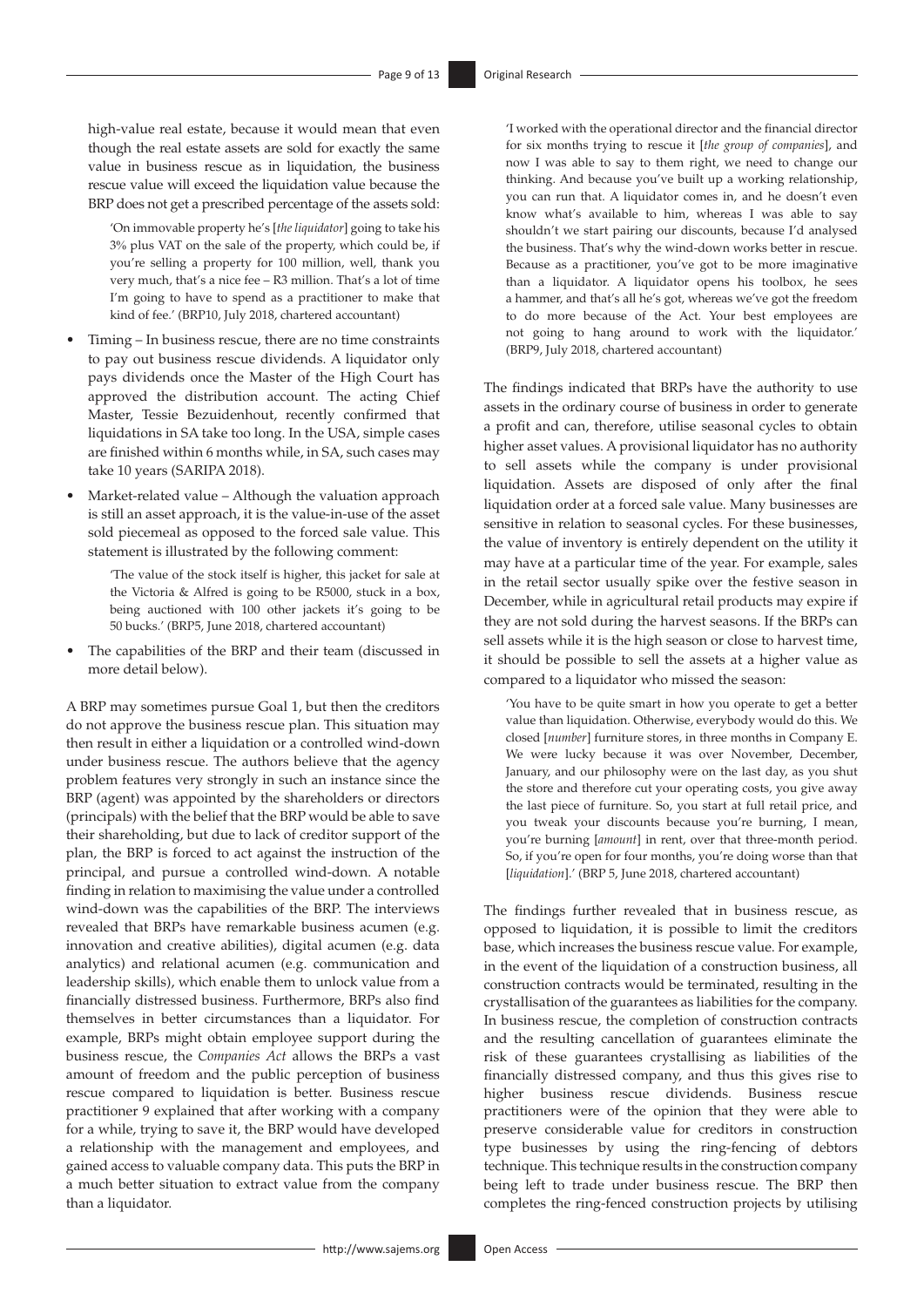the company's construction records and its own employees. After completion of the construction projects, the BRP collects the retention monies from existing construction debtors and pays the creditors from the proceeds:

'We worked out a complete plan where we ring-fenced all the debtors, saying we are going to incur legal costs to collect this, but in the meanwhile, the business has been relieved of all this debt, that's all you will be paid.' (BRP1, May 2018, attorney)

Each contract and the expected amounts to be collected from the construction debtors are disclosed by the BRP as an indication of the business rescue value. Business rescue practitioner 1 had even gone as far as to provide a guarantee to the creditors, equal to the projected liquidation dividend. Thus, the creditors did not take on any risk of losing the liquidation dividend if they approved the business rescue plan. The excess cash collected in terms of the business rescue plan could, therefore, be seen as a top-up or 'agterskot' to the secured liquidation amount.

In order to use the ring-fence technique, the BRP requires operational cash flows to complete construction projects and to collect debts from the construction debtors. Operational cash flows may come from either the construction company's guarantee provider or an investor who buys the company:

'You might go to your guarantee provider, like Lombard or Credit Guarantee and say if I stop, they're [*the clients*] going to pull the guarantee and you're just a creditor who is going to get nothing, whereas if you help fund it and give the client comfort, we will finish it. Your liability goes away because that guarantee is not called, the project is finished, and I've got some cash in the door.' (BRP9, July 2018, chartered accountant)

To summarise, a Goal 2, controlled wind-down, business rescue plan can result in a higher asset value compared to liquidation for the following main reasons:

- Market value: The BRP obtained market-related prices for the assets as opposed to fire-sale prices in a liquidation scenario. The valuation approach followed is thus an asset approach, and contrasts the reorganisation value which is determined primarily by using the income approach of valuation (Altman & Hotchkiss 2006; Steffen 2016) and ordinary South African business practice (PwC 2017).
- Timing: Business rescue dividends can be paid earlier than liquidation dividends. This finding was quite interesting, because previous literature indicated that reorganisation might take several years (Altman & Hotchkiss 2006:8, Reilly 2013:13). In SA, therefore, it is not only the business rescue value but also the liquidation value that should be discounted to account for TVM.
- Cost savings: BRP fees are less than liquidator costs, thus even though assets might be sold at relatively the same market value, the business rescue value will be higher than the liquidation value because the cost of realising the assets is lower if this is done by a BRP.
- The expertise and capabilities of the BRP can significantly increase the asset value realised.

# **Summary of findings and authors' recommendations**

The aim of the study was to determine the valuation approaches used by BRPs under a Goal 1 and Goal 2 scenario in South African business rescue. The study used constant comparative thematic data analysis which allowed the researcher to identify significant themes relating to the valuation techniques and other valuation-related considerations concerning the business rescue value. Although the valuation of the debtor as a continuing entity and the resulting reorganisation value is at the centre of the reorganisation plan in the USA and several other countries (Altman & Hotchkiss 2006:33), this study found that it is not the case in SA. The business rescue value is determined in a different manner from the Chapter 11 reorganisation value. The research found that in SA, the goal of business rescue affects the valuation approach followed by the BRP. The study provided evidence that indicated that under Goal 1, return to solvency circumstances, a short-term (3 year), undiscounted cash flow budget is prepared by the BRP to determine the business rescue value, without the calculation of a terminal value, with the voting position of SARS influencing the projected cash flows and therefore the business rescue value in a significant way. In addition, under the Goal 2 business rescue scenarios, the study provided evidence that an asset approach is followed to determine the business rescue value. The study supports previous research by Pretorius (2016) and Pillay et al*.* (2020) regarding the agency problem. Business rescue practitioners might decide to sell a company under Goal 2 in order to save a business, even if it means that current shareholders will lose ownership. However, under Goal 2, BRPs advised that the liquidation value should preferably not be disclosed to buyers. Although this led to information asymmetry between the buyer and the seller, it assists the BRP in obtaining a higher asset value, which in return reduces the agency problem.

Figure 3 illustrates and summarises the main valuation approaches and valuation considerations used to determine the business rescue value in practice.

Finally, Figure 4 provides an overarching summary. Figure 4 draws from the findings of the approaches used in business rescue (as depicted in Figure 3) and juxtaposes the findings with the summary of the valuation approaches and main valuation techniques generally used for going-concern entities (as depicted in Figure 1).

Figure 4 illustrates that the asset valuation approach is mainly used in a Goal 2 business rescue valuation, as opposed to the relative or income approach, which is most often used in going-concern circumstances. Under Goal 1, the BRP uses cash flow budgeting techniques to prepare a short-term, undiscounted cash flow projection.

After considering the current valuation practice, as indicated in Figure 3 and Figure 4, the authors make the following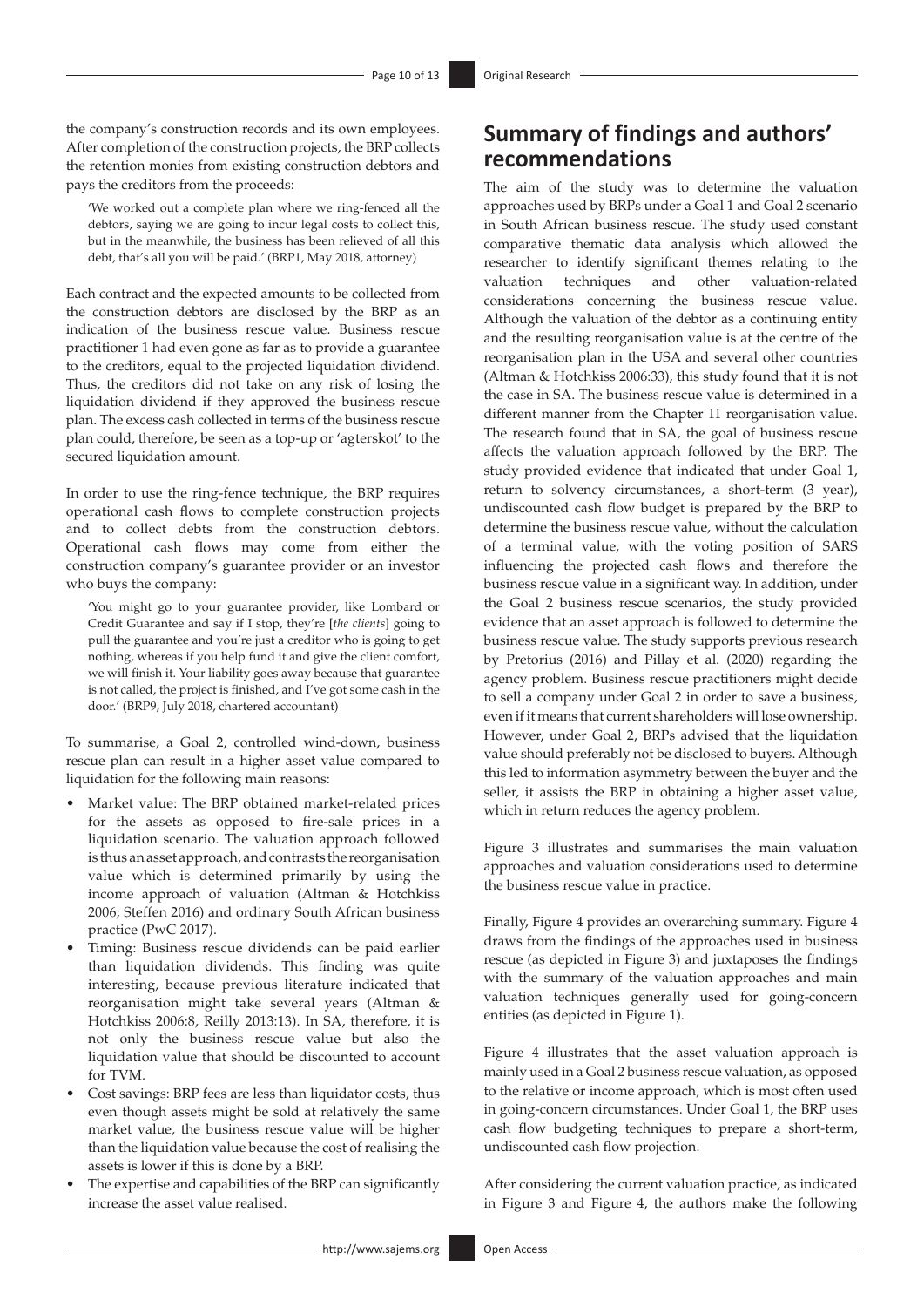

BRIL, better return than immediate liquidation; BRP, business rescue practitioner; SARS, South African Revenue Service.

**FIGURE 3:** Valuation approaches and other valuation considerations.



RSA, Republic of South Africa; SARS, South African Revenue Service; MVIC/EBITDA, market value of invested capital divided by earnings before interest, tax, depreciation and amortisation; ROT, rules of thumb; FCF, free cash flow; APV, adjusted present value; MDCF, modified discounted cash flow.

**FIGURE 4:** Valuation approaches used in business rescue.

recommendations. Firstly, it is recommended that BRPs consider TVM, by discounting both the liquidation value and business rescue value using, for example, the current prime interest rate plus a risk premium. From a valuation perspective, this is theoretically more accurate, and it will make a comparison between the business rescue value and liquidation value easier and more suitable. Secondly, we recommend that under Goal 2: sale of business scenarios, BRPs calculate the instinctual valuation with due care, as this valuation assists the BRP with the correct decision-making, a required competency of the BRP (Pretorius 2014). Thirdly, although the findings indicated that BRPs did not calculate the value of equity, the authors recommend that BRPs calculate the value of equity of at least profitable divisions of the business. Given the vital role that PCF plays in the success of business rescue (Britz 2018:131; Calitz & Freebody 2016; Du Preez 2013; Noomé 2014; Prior 2014:71; Reineck 2015; Vanderstraeten 2016:25), a proper equity valuation might attract potential investors.

# **Limitations of the study and possible future research**

In view of the nature of qualitative research, it was possible that the findings made during the study may have been affected by the interpretation bias of the authors. This bias was, however, minimised by providing thick descriptions of participant responses. Another limitation of the study was the fact that only BRPs were selected as research participants. As indicated in the findings, potential buyers do not usually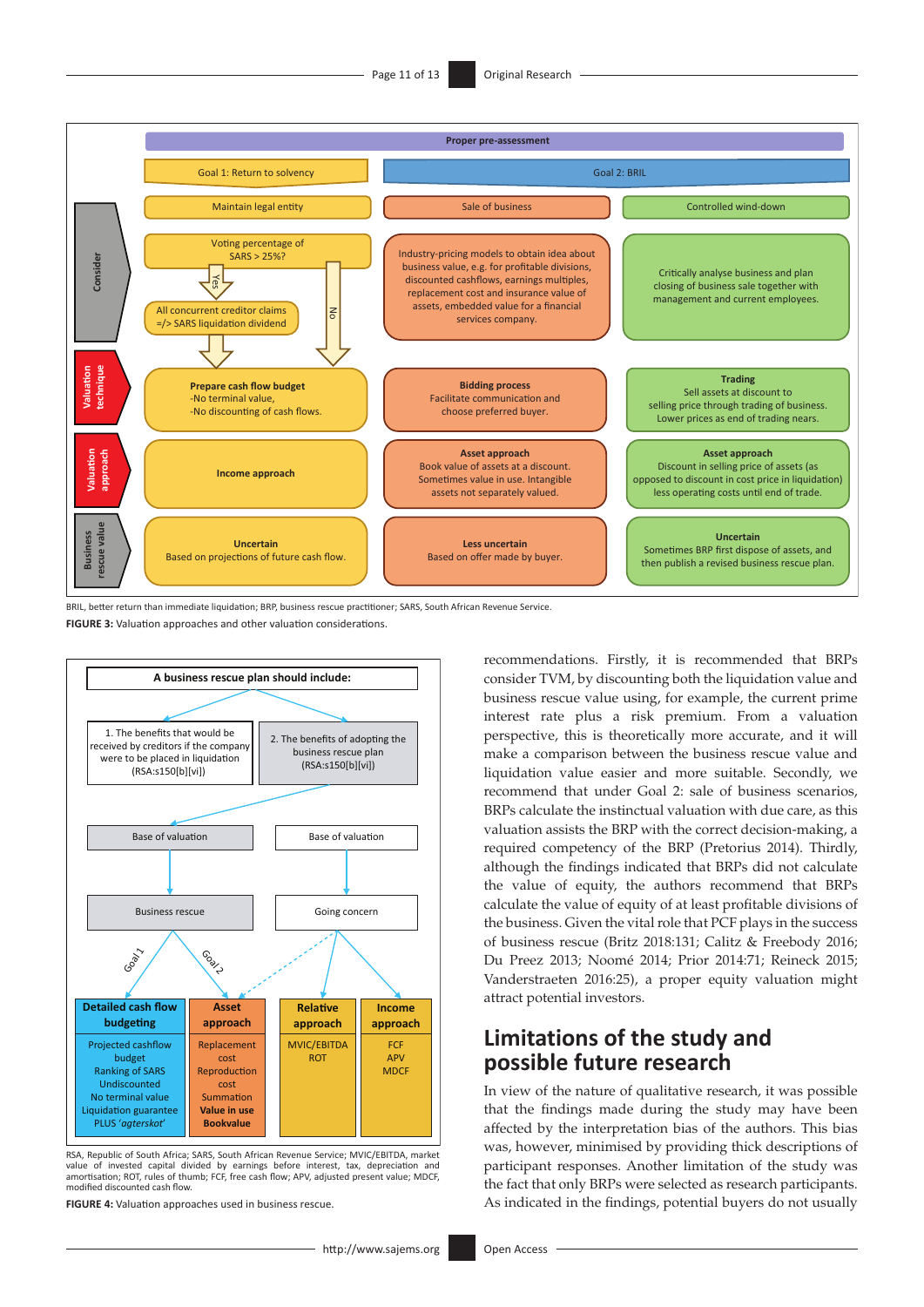disclose their valuation calculations to the BRP. Thus, further studies that involve interviews with successful bidders in distressed companies may provide a different perspective as compared to the findings of this study. Lastly, the business rescue industry is prone to a significant lack of formal training in the field of turnaround (Pretorius 2014). The researcher, however, minimised this limitation to the study by carefully and purposefully selecting only participants with the appropriate professional background and with sufficient experience in turnaround practice.

Various opportunities for further research exist in the field of business rescue. Participants mentioned that a business rescue plan might show the 'best valuation' possible, but that understanding why creditors vote either for or against a business plan is an aspect that merits further investigation from a behavioural finance perspective. Another study could also be conducted comparing the actual business rescue dividend paid to creditors to the business rescue value anticipated in business rescue plans, to ascertain the reasonableness of projected business rescue values. Lastly, the findings of this study indicated that BRPs made use of the asset valuation approach and various types of bidding processes. A more granular investigation of the asset approach and further analysis of the bidding processes might provide a better understanding of the valuation phenomena.

# **Conclusion**

By realising the research aim, the study made valuable contributions in respect of valuation theory, specifically the valuation of a company in business rescue in SA. The findings and recommendations made by the authors may also provide valuation guidelines to newly qualified BRPs and enhance the understanding of the business rescue value by shareholders, creditors and other stakeholders who are inexperienced in business rescue valuations in SA. It appears that the procedures of Chapter 6 of the *Companies Act* are currently a stumbling block in obtaining an optimal business rescue value*.* For example, a business rescue value of just above the liquidation value is allowed in terms of Chapter 6. Also, specific regulatory responsibilities of Chapter 6, such as the publication of the business rescue plan within an extremely limited time period together with the requirement of no pre-involvement of the BRP with the business, are counterproductive in obtaining an optimal business rescue value, something that might be reconsidered by the legislator.

# **Acknowledgements**

A sincere thank you to each business rescue practitioner who participated in this research study.

### **Competing interests**

The authors declare that they have no financial or personal relationships that may have inappropriately influenced them in writing this article.

### **Authors' contributions**

S.C. collected, analysed and interpreted the data, as well as drafted the manuscript. C.L. made a substantial contribution to the design of the study, critically revised the manuscript and edited the final version.

### **Funding information**

This research received no specific grant from any funding agency in the public, commercial or not-for-profit sectors.

### **Data availability**

The de-identified and summarised data are available, as the original data consists of the opinions and beliefs of the respondents supplied under an agreement of anonymity.

#### **Disclaimer**

The views and opinions expressed in this article are those of the authors and do not necessarily reflect the official policy or position of any affiliated agency of the authors.

# **References**

- Adriaanse, J.A.A. & Van der Rest, J.P., 2017, *Turnaround management and bankruptcy: A research companion*, Routledge Advances in Management and Business Studies, Routledge, New York, NY, viewed 18 January 2019, from [http://search.ebscohost.](http://search.ebscohost.com.ez.sun.ac.za/login.aspx?direct=true&db=nlebk&AN=1492119&site=ehost-live&scope=site) [com.ez.sun.ac.za/login.aspx?direct=true&db=nlebk&AN=1492119&site=ehost](http://search.ebscohost.com.ez.sun.ac.za/login.aspx?direct=true&db=nlebk&AN=1492119&site=ehost-live&scope=site)[live&scope=site.](http://search.ebscohost.com.ez.sun.ac.za/login.aspx?direct=true&db=nlebk&AN=1492119&site=ehost-live&scope=site)
- Akerlof, G.A., 1970, 'The market for "Lemons": Quality uncertainty and the market mechanism', *The Quarterly Journal of Economics* 84(3), 488–500. [https://doi.](https://doi.org/10.2307/1879431) [org/10.2307/1879431](https://doi.org/10.2307/1879431)
- Altman, E. & Hotchkiss, E., 2006, *Corporate financial distress and bankruptcy: Predict and avoid bankruptcy, analyse and invest in distressed debt*, 3rd edn., Wiley, Hoboken, NJ.
- American Institute of Certified Public Accountants (AICPA), 1990, *Statement of position 90-7: Financial reporting by entities in reorganisation under the bankruptcy code*, American Institute of Certified Public Accountants, New York, NY.
- Bradstreet, R.S., 2013, 'Business rescue proves to be creditor-friendly: CJ Claassen J's analysis of the new business rescue procedure in Oakdene Square Properties', *South African Law Journal* 130(1), 44–52.
- Britz, D.C., 2018, 'Valuing companies under business rescue to attract foreign investors', Doctoral dissertation, University of Pretoria, Pretoria.
- Bryman, A., 2012, *Social research methods*, 4th edn., Oxford University Press, New York, NY.
- Buttignon, F., 2015, *Distressed firm valuation: Reorganization plan and going-concern capital value*, viewed 24 November 2019, from [https://ssrn.com/abstract=](https://ssrn.com/abstract=2567651) [2567651.](https://ssrn.com/abstract=2567651)
- Calitz, J. & Freebody, G., 2016, 'Is post-commencement finance proving to be the thorn in the side of business rescue proceedings under the 2008 Companies Act?', *De Jure,* 49(2), 265–287.
- Conradie, S. & Lamprecht, C., 2018, 'What are the indicators of a successful business rescue in South Africa? Ask the business rescue practitioners', *South African Journal of Economic and Management Science* 21(1), 1–12. [https://doi.](https://doi.org/10.4102/sajems.v21i1.1726) [org/10.4102/sajems.v21i1.1726](https://doi.org/10.4102/sajems.v21i1.1726)
- Correia, C., Flynn, D., Uliana, E., Wormald, M. & Dillon, J., 2015, *Financial management*, 8th edn., Juta, Cape Town.
- Creswell, J.W. & Plano Clark, P., 2011, *Designing and conducting mixed methods research*, 2nd edn., Sage, Los Angeles, CA.
- Crystal, Q.C. & Mokal, R., 2006, *The valuation of distressed companies: A conceptual framework*, viewed 09 June 2019, from [https://papers.ssrn.com/sol3/papers.](https://papers.ssrn.com/sol3/papers.cfm?abstract_id=877155) [cfm?abstract\\_id=877155.](https://papers.ssrn.com/sol3/papers.cfm?abstract_id=877155)
- Damodaran, A., 2006, *The cost of distress: Survival, truncation risk and valuation*, viewed 30 October 2019, from [https://ssrn.com/abstract=887129.](https://ssrn.com/abstract=887129)
- Damodaran, A., 2009, *Valuing distressed and declining companies*, viewed 29 November 2017, from [http://pages.stern.nyu.edu/~adamodar/.](http://pages.stern.nyu.edu/~adamodar/)
- Damodaran, A., 2013, 'Living with noise: Valuation in the face of uncertainty', *Journal of Applied Finance* 23(2), 6–22. <https://doi.org/10.2469/cp.v30.n4.2>
- Deloitte, 2017, *South Africa restructuring outlook survey results 2017 Seeing through the fog*, viewed 26 October 2017, from [https://www2.deloitte.com/content/dam/](https://www2.deloitte.com/content/dam/Deloitte/za/Documents/Corp-Fin/za_Restructuring_Survey_2017.pdf) [Deloitte/za/Documents/Corp-Fin/za\\_Restructuring\\_Survey\\_2017.pdf](https://www2.deloitte.com/content/dam/Deloitte/za/Documents/Corp-Fin/za_Restructuring_Survey_2017.pdf).